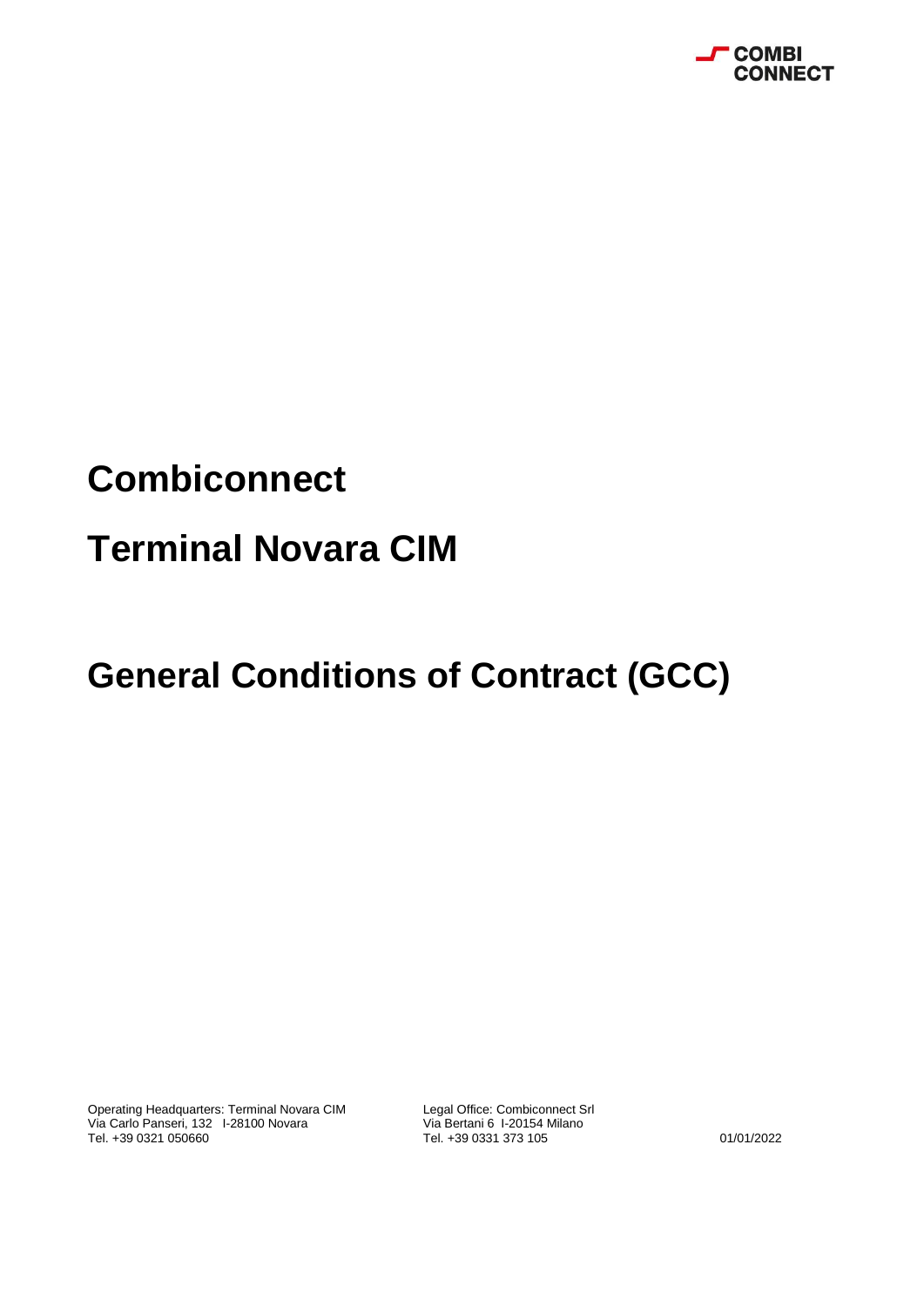

#### **1. Object and scope**

1.1. These General Contractual Conditions (GCCs) shall rule the relationships between the Clients and Combiconnect, as regards the totality of the services provided by the latter within the terminal managed by the same.

1.2. In case of any discrepancies between the provisions contained in these GCCs and the provisions in a Contract, the conditions given in the Contract shall prevail exclusively.

#### **2. Definitions**

For the purposes of this document, the terms listed here below shall bear the given meanings:

Client/Clients: any legal or natural persons to whom Combiconnect provides Services;

Contract: any written document or agreement that rules the provision of the Services rendered by Combiconnect to the benefit of the Clients;

Consideration, rate and/or price: any amount applied to each service offered by Combiconnect;

Handling: all the terminal operations related to the handling of the ITUs;

Client representative: the person entrusted by the Client and in charge of delivering or withdrawing an ITU at the Terminal;

Performed services: any services or sundry activities carried out by Combiconnect at the terminal managed by the same to the benefit of third parties;

Terminal: all the areas and facilities where Combiconnect performs the activities;

ITU: Intermodal Transport Unit, including swap bodies, semi-trailers, containers, tanks, etc. qualified for railway transportation and arranged with hooking systems for their handling by means of a wheeled crane or portal.

#### **3. Entitlement to the provision of the services**

The Clients shall be entitled to benefit from the Services provided only after signing these GCCs.

#### **4. Services**

4.1. Where required, the terminal services defined in article 2 of this contract shall include, as a mere example however not limited to, the following:

- cherry pickers to load or unload trains
- cherry pickers to load and/or unload ITUs from the railway wagon to the lorry and viceversa
- incoming ITU technical stop at the terminal (not under ADR/RID regime), ruled by the Bonus-Malus system; Administrative management of trains, including – for instance – the release of railway bills, train documents, etc.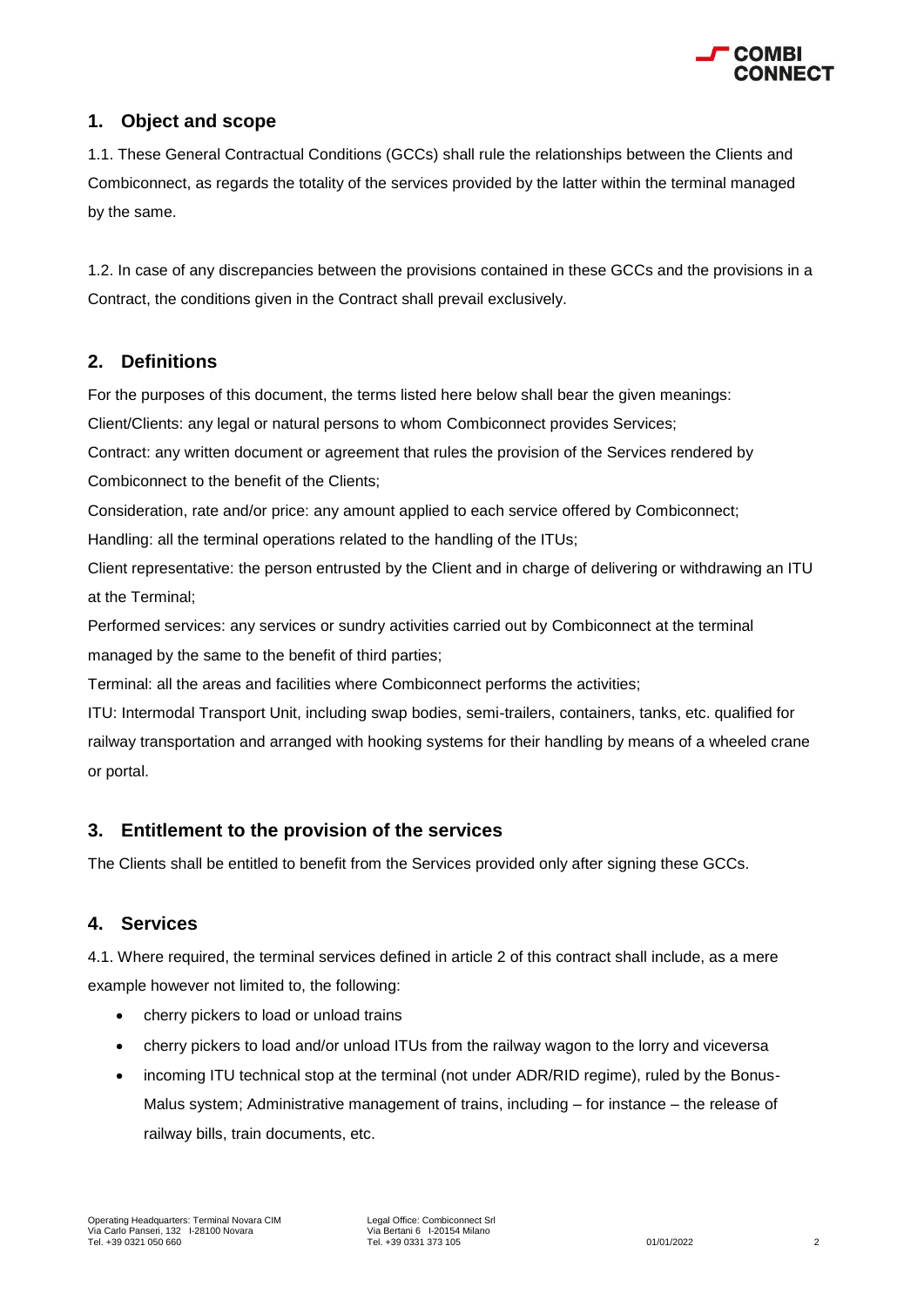

- for the purposes of the Service provision, the Client shall be required to comply with the Terminal users' rules of conduct drawn up by Hupac, which the Client declares to have read and accepted in full
- sundry additional services.

The Parties may agree on the provision of additional services following a written agreement.

#### **5. Modalities to provide Terminal Services: accepting ITUs at the Terminal**

5.1. Before introducing the ITU into the terminal, the Client shall inform Combiconnect – under defined modalities – about the nature and weight of the goods contained in the loading units. Thereafter and, however, before the provision of the services by Combiconnect, the latter shall check the external, visible conditions of the same ITUs and acknowledge their status in compliance with the UIRR provisions. Thereafter, Combiconnect shall issue a 'Shipping Mandate' that, when signed by the Client or by a representative of the same, accounts for a full acceptance of the ITU. Combiconnect shall not be liable for any damage, tampering and other effects that are not detectable on the ITU upon its introduction into the Terminal and during the check performed pursuant to the provisions in the first period of this item.

5.2. Upon accepting the ITU, the Client shall hold harmless Combiconnect from any liability as regards the goods contained therein and from the damage possibly produced on the same during transportation.

5.3. The Client guarantees appropriate stowage, fastening (or anchoring) of the loads inside the ITUs and the compliance of the same with regard to the railway regulations and, in general, to combined (road/railway) transportation. Thus, the Client holds harmless Combiconnect from any liability on them even if the latter accepts the ITU without raising objections.

5.4. Combiconnect shall suffer no liability for any damage, loss or breakdown on the ITUs and for any other responsibility if the same can be attributed to force majeure in full or in part. Force majeure shall include, as a mere example, however not limited to, atmospheric phenomena, natural disasters, war conflicts, etc. and/or negligence and/or malpractice and/or imprudence by the Client.

#### **6. Modalities to provide Terminal Services: delivering the ITUs**

6.1. Combiconnect shall provide for the delivery of the ITUs only to the Client or the Client representative – duly authorised in writing by the Client to take possession of the same – who, however, is not breaching any of the obligations deriving from these General Contractual Conditions or from any other contracts possibly stipulated separately.

6.2. Upon the delivery of an ITU, Combiconnect shall issue a 'Withdrawal Notice' that the Client or the Client representative signs and receives a copy thereof. The description of the ITU contained in the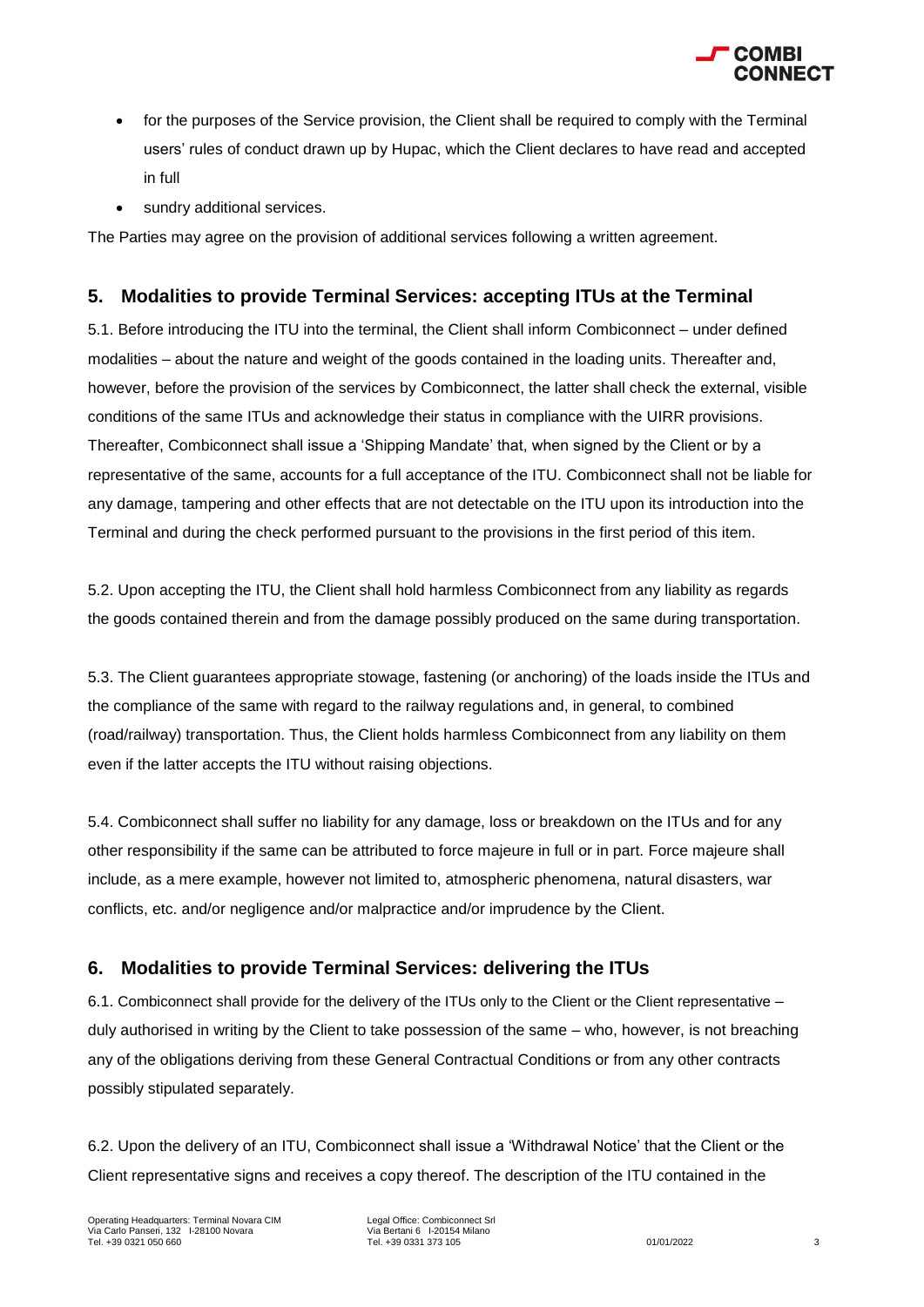

'Withdrawal Notice' is based on the ITU conditions upon the delivery back to the Client or the Client representative.

### **7. Modalities to provide Terminal Services: Handling ITUs - loading and unloading trains**

7.1. If so provided for in the Contract and within the limitations and conditions defined by the same, after the arrival of the ITU into the terminal and before the delivery back to the Client, Combiconnect shall load and unload the ITUs onto and from the railway wagons. Thus, handling services are provided that possibly include ground handling if so required.

7.2. Combiconnect shall charge the handling costs as detailed in the price list currently in force, unless otherwise agreed in writing by the Parties.

#### **8. ITUs containing dangerous goods/wastes**

8.1. As regards the ITUs that possibly contain dangerous goods and/or wastes, the Client guarantees the compliance with the national and international safety regulations and that the statements made upon the stipulation of the Contract – and any other documents delivered to Combiconnect – are true.

8.2. If the statements or the information released by the Client pursuant to what given in the previous paragraph 8.1 were not complete or correct for any reasons, Combiconnect shall be entitled to reject the ITU upon its delivery or, if this has already occurred, to immediately hand the ITU back to the Client. In such a case, Combiconnect shall owe nothing to the Client as a compensation and/or indemnity against the failed forwarding of the ITU. At the same time, the Client shall however be obliged to pay in full the services performed by Combiconnect until the ITU is delivered back.

8.3. The Client holds harmless – and commits to hold harmless – Combiconnect and any possible third parties from any damage, complaint or claim possibly arising – directly or indirectly – from the noncompliance of any ITUs containing dangerous goods and/or wastes and/or from the failed respect of the provisions in both national and international regulations applicable to such special shipments.

8.4. It is not allowed to stock any ITUs containing dangerous goods at the terminal, but only a technical stop to ensure the continuation of the transportation.

The Client shall therefore be obliged to collect quickly the ITUs arrivaed and made available to the same Client at the terminal.

8.5. The Client shall be obliged to deliver the ITUs containing dangerous goods only on the very same day when the train it is assigned to leaves.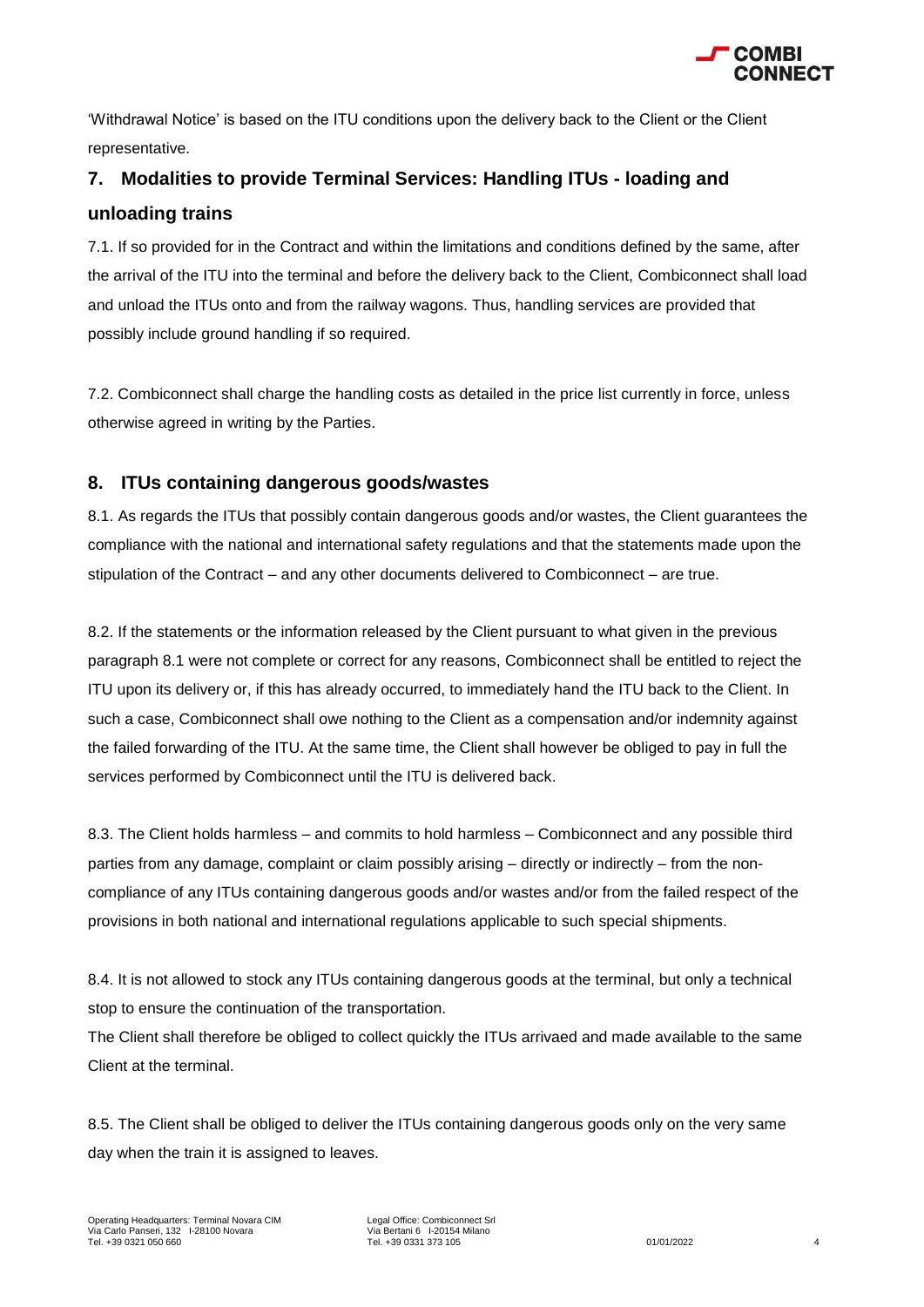

8.6 Combiconnect, in accordance with studies carried out on the risk analysis of the transportation in the Italian intermodal railway system, reserves the right not to accept certain types of goods, including some classified as dangerous.

The list of these types of goods, periodically updated, is published and downloadable on the website www.hupac.com.

#### **9. Performance of the services**

9.1. Unless written agreements are signed by the parties stating the contrary, Combiconnect shall not take up any obligations as regards the times required to perform the Services. Therefore, the same shall not be liable for any damage originating directly or indirectly from Combiconnect processing times.

9.2. When performing the Services, Combiconnect shall be allowed to avail of third parties' help too.

9.3. Combiconnect shall commit to respect the defined opening hours. Any possible changes shall be reported to the Client in due advance and however at least 12 hours before.

#### **10. Duration**

Unless different written agreements are signed by the parties, these GCCs are valid for one year (solar year) starting from the moment when the GCCs are signed by the Client. They are renewed tacitly, year after year, unless Combiconnect withdraws and informs the Client of the withdrawal by registered letter with return receipt at least 3 months in advance.

#### **11. Economic considerations and payment modalities**

11.1. Without prejudice to the rates detailed in the price list currently in force – which the Client expressly declares to know and accept unreservedly by signing these general provisions –, the considerations due to Combiconnect for the provision of the Services described here above, the guarantees and payment modalities as well, shall be ruled by single trade agreements too. The considerations shall be paid within the due date given in the invoice issued by Combiconnect.

11.2. Combiconnect shall consider whether to ask for special guarantees (bank/insurance guarantees; pre-payments; advance payments; minimum guaranteed) to cover the own receivables or not. The surety policy – to be kept valid for the whole duration of the contract validity – shall be issued by a primary Insurance Company or Credit Institution. At the date of the activation, the issuing entity shall have a rating not lower than 'A-' for Standard & Poor's or the equivalent, by a primary rating agency, with the indication of the specialized company that assigned it. The policy shall:

 include the commitment by the Insurance Company or the Credit Institution to inform Hupac S.p.A., by registered letter with return receipt, about any situation that could negatively impact on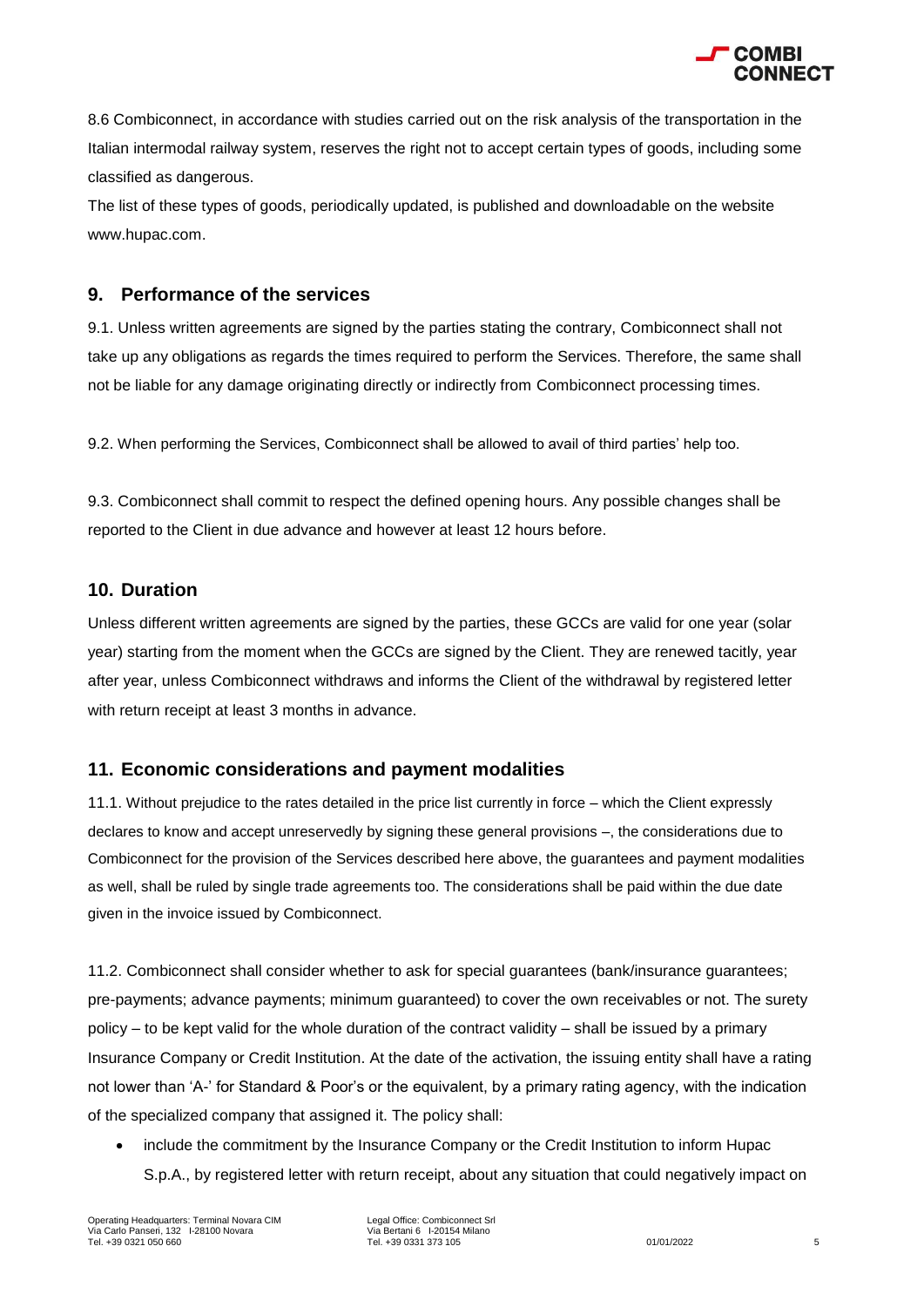

the validity of the guarantees, particularly the failed payment of the premium and/or the failed renewal of the policy upon expiry

- be in Italian
- include the express waiver by the Insurance Company or the Credit Institution to the right of subrogation provided for in art.1916 of the Italian Civil Code against those people towards whom the Parties (Hupac S.p.A. and any other party involved in an accident) must be held responsible under the law, unless the case of fraud.

Any situation attributable to the Client that might affect the validity of the insurance shall bring to the resolution of the contract pursuant to art.1456 of the Italian Civil Code due to the act and fault of the same Client.

11.3. The failed compliance with the agreed payment terms for one or more services shall involve the loss of the benefit from all the possible extensions and/or easier payment terms previously granted by Hupac in addition to the calculation of default interests as provided for by the Legislative Decree no.231/02 and the following modifications.

11.4. Possible compensations between active and passive invoices exchanged by Combiconnect and its clients/providers shall be possible only in compliance with special agreements, with the exclusion of any other compensation modalities. Only undisputed invoices can be compensated.

11.5. Combiconnect shall be entitled to change any rates and prices applied by the same in any moment by sending special commercial circulars to the clients at least 30 days before their implementation date.

11.6. If, during the whole duration of the contract, the ITUs brought by the Client inside the Terminal were to undergo any limitations in their use and/or circulation as a consequence of any measure of civil, criminal and administrative nature (as a mere example: seizures, administrative detentions, etc.) issued by the Italian authorities, the Client shall commit to pay in any case, even though the ITUs being the object of this contract are not materially available for the same, the fee for the occupation of the spaces inside the Terminal according to the prices from time to time defined by the parties or, failing them, pursuant to the price list as under item 11.1 here above until the moment when the measures limiting the circulation of the ITUs are revoked and/or become ineffective.

11.7. If the Client does not pay the related costs and without prejudice to the possibility to start any judicial actions aimed at protecting the own credit, Combiconnect shall be entitled to exercise the retention right as in articles 2756-2761 of the Italian Civil Code, even providing for the sale of the goods. By signing this contract, however, the Client who does not pay all the dues shall waive to any right on the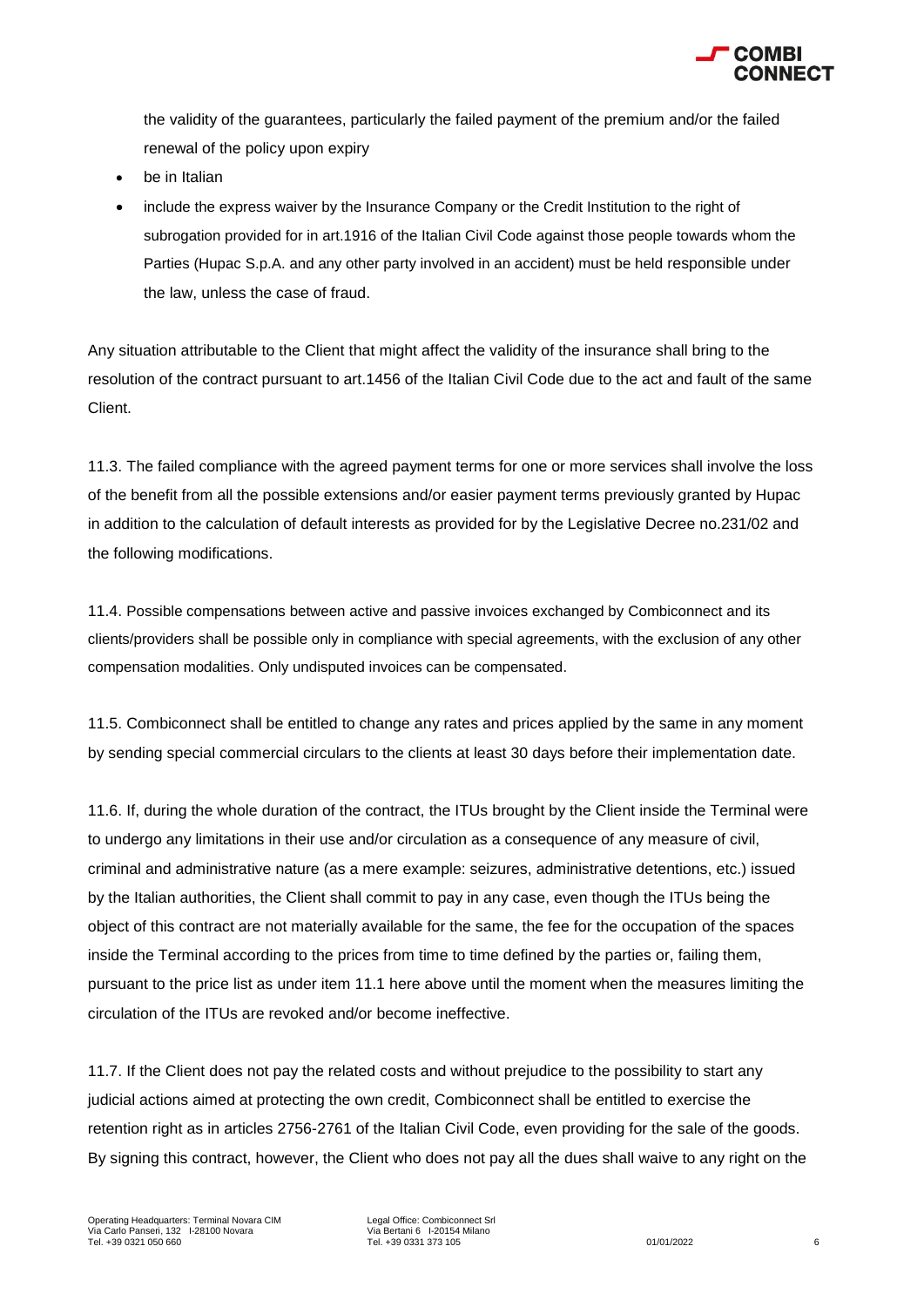

ITU one year after warehousing began. Thus, the ITU shall become fully available for Combiconnect, even for charity purposes to the benefit of National or International entities, Institutions or Foundations.

#### **12. Liability - Claim for Damages**

12.1. To define the possible liability of Combiconnect, no presumptions of any nature shall be applicable. Thus, the responsibility of Combiconnect for damages or losses can be attributed to Combiconnect only if the Client provides the undisputable evidence of a contractual default by Combiconnect and of the origin of damages and losses in the said default or in other causes directly referred to the responsibility of Combiconnect.

12.2. In any case, the responsibility of Combiconnect shall be excluded for any damages, losses or breakdowns of the ITUs, and for any other responsibility as well, where the same are – in full or in part – attributable to a third-party fault, to extraordinary events or to force majeure. As a mere example, however not limited to, force majeure includes atmospheric phenomena, natural disasters, war conflicts, riots or demonstrations, etc.

12.3. Combiconnect shall not be responsible for any delays or suppressions due neither to the activities of the railway companies on the circulation of trains or their manoeuvring nor to the railway network manager's ordinary or extraordinary activities.

12.4. Combiconnect shall not be responsible for any delays or suppressions due to possible emergencies caused by natural and/or weather phenomena of any special entity. Thus, Combiconnect shall not be responsible for any damages deriving directly or indirectly from the said evidence.

12.5. The compensation due by Combiconnect for any damage originating from losses or breakdowns of the ITUs shall not be higher than two SDRs (Special Drawing Rights) for each kilogram of gross weight of the lost or damaged goods.

#### **13. Express termination clause and contract termination**

Combiconnect shall be entitled to apply the express termination clause in the contract (pursuant to art. 1456 of the Italian Civil Code) after sending a notice to the Client by registered letter with return receipt or fax or certified e-mail, in case the Client does not comply with any of the obligations contained in these GCCs.

The contract shall also be intended as terminated by right if the Client undergoes any insolvency proceedings.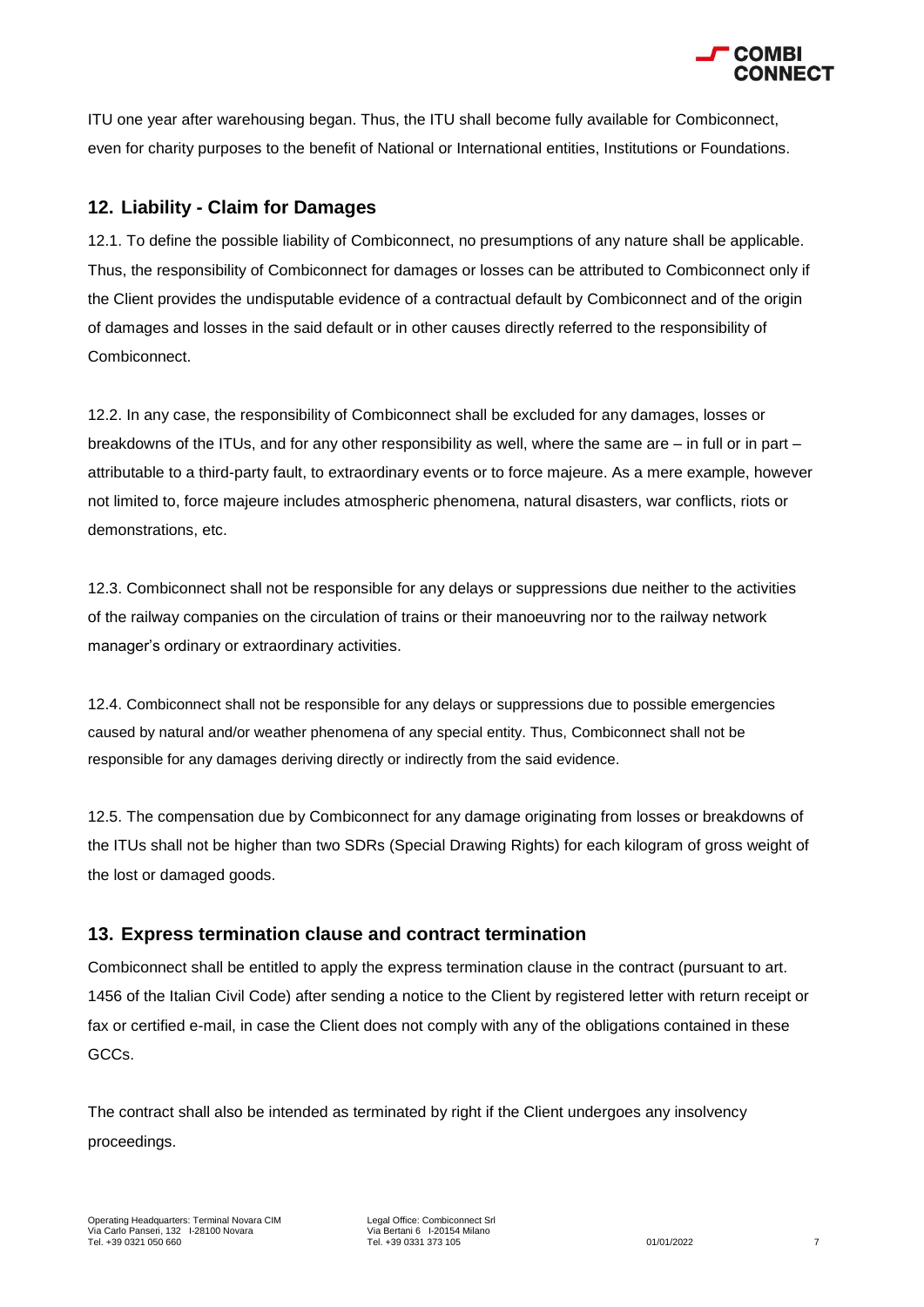

#### **14. Price transparency**

14.1. The parties expressly and irrevocably:

- declare that no mediation or action by third parties was resorted to for the stipulation of this contract
- declare that no amounts and/or other fees were paid and not even promised to be paid to any third parties either directly or through associated or controlled companies, for any mediation or the like, however aimed at easing the stipulation of the contract
- commit not to pay to any third parties, for any reasons, any amounts aimed at easing and/or making less expensive the execution and/or management of this contract as regards the obligations taken up, and not even to perform any actions however aimed at attaining the same results.

14.2. If any one of the statements made pursuant to the paragraph here above were not true, e.g. one of the parties did not comply with the commitments and obligations taken up for the whole duration of this contract, the same shall be intended as automatically terminated, pursuant to and for the effects of the provisions in art. 1456 of the Italian Civil Code, due to fact and fault of the defaulting party that shall be thus obliged to pay all the damages originating from the termination.

#### **15. Confidentiality**

Whatever relates to the contracts with the Client – e.g. documents, agreed provisions, rates, know-how, plans, procedures, data and information on shipments, plants and equipment – shall be strictly confidential and shall not be spread or reported to third parties, even after the termination of these GCCs, without the written consent by the Client and Combiconnect.

#### **16. Governing Law - Jurisdiction**

16.1. These General Contractual Conditions and all their possible annexes are ruled by the Italian law and they must be construed by virtue of the same.

16.2. The Court of Busto Arsizio shall have the exclusive jurisdiction in case of any controversy directly or indirectly connected with the execution and/or the construction of this contract, its appendixes and annexes.

#### **17. Communications**

17.1. All the communications between Combiconnect and the Client shall occur in writing by registered letter with return receipt, fax, certified e-mail, and, more in general, by any other modality appropriate to guarantee and document the reception of the communication content by its addressee.